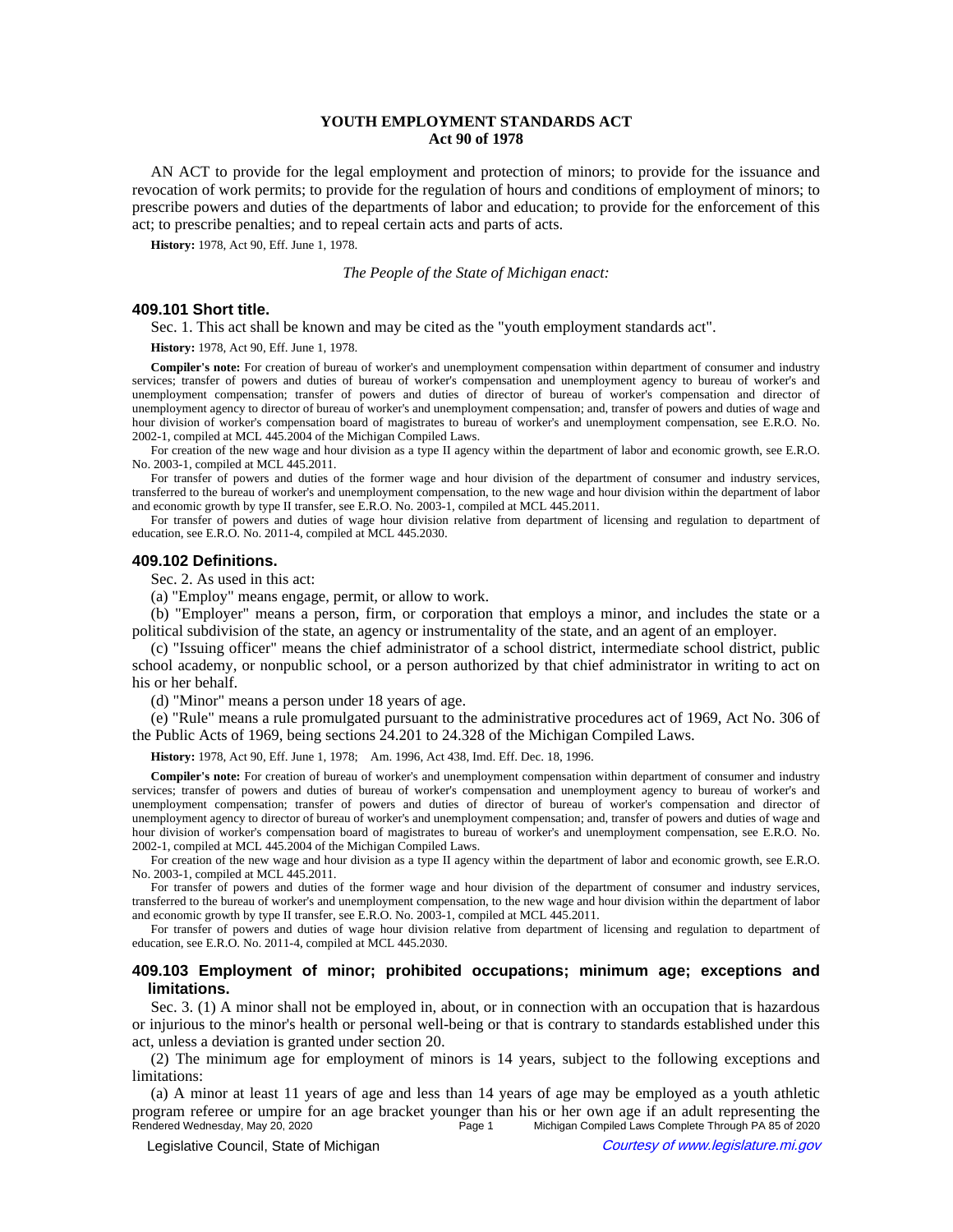athletic program is on the premises at which the athletic program event is occurring and a person responsible for the athletic program possesses a written acknowledgment of the minor's parent or guardian consenting to the minor's employment as a referee or umpire.

(b) A minor 11 years of age or older may be employed as a golf caddy.

(c) A minor 13 years of age or older may be employed in farming operations as described in section 4(3).

(d) A minor 11 years of age or older may be employed as a bridge caddy at any event sanctioned by the American contract bridge league or other national bridge league association.

(e) A minor 13 years of age or older may be employed to perform services which entail setting traps for formal or informal trap, skeet, and sporting clays shooting events.

History: 1978, Act 90, Eff. June 1, 1978;--Am. 1987, Act 71, Imd. Eff. June 29, 1987;--Am. 1997, Act 132, Imd. Eff. Nov. 14, 1997.

**Compiler's note:** For creation of bureau of worker's and unemployment compensation within department of consumer and industry services; transfer of powers and duties of bureau of worker's compensation and unemployment agency to bureau of worker's and unemployment compensation; transfer of powers and duties of director of bureau of worker's compensation and director of unemployment agency to director of bureau of worker's and unemployment compensation; and, transfer of powers and duties of wage and hour division of worker's compensation board of magistrates to bureau of worker's and unemployment compensation, see E.R.O. No. 2002-1, compiled at MCL 445.2004 of the Michigan Compiled Laws.

For creation of the new wage and hour division as a type II agency within the department of labor and economic growth, see E.R.O. No. 2003-1, compiled at MCL 445.2011.

For transfer of powers and duties of the former wage and hour division of the department of consumer and industry services, transferred to the bureau of worker's and unemployment compensation, to the new wage and hour division within the department of labor and economic growth by type II transfer, see E.R.O. No. 2003-1, compiled at MCL 445.2011.

For transfer of powers and duties of wage hour division relative from department of licensing and regulation to department of education, see E.R.O. No. 2011-4, compiled at MCL 445.2030.

# **409.104 Employment of minor; copy of work permit or temporary permit required; issuance and filing of work permit; duration of temporary permit; oath; return of permit; exception to work permit requirement; evidence of age; exception in subsection (3) inapplicable to other provisions.**

Sec. 4. (1) Except as provided in subsection (3), a minor shall not be employed in an occupation regulated by this act until the person proposing to employ the minor procures from the minor and keeps on file at the place of employment a copy of the work permit or a temporary permit. The work permit shall be issued by the issuing officer of the school district, intermediate school district, public school academy, or nonpublic school at which the minor is enrolled, and a copy of the work permit shall be placed in the minor's permanent school file for as long as the minor is employed. A temporary permit is valid for 10 days from the date of issue. A work permit may be issued by the school district in which the minor's place of employment is located, or by the public school academy or nonpublic school nearest that place of employment. An issuing officer may administer oaths in relation to work permits.

(2) Immediately after the termination of the minor's employment, the employer shall return the permit to the issuing officer.

(3) The work permit requirement of subsection (1) does not apply to any of the following:

(a) A minor 13 years of age or older who is employed in farming operations involving detasseling, roguing, hoeing, or any similar act involved in the production of seed. This exception applies only when a minor is employed during school vacation periods or when the minor is not regularly enrolled in school. An employer shall keep on file at the place of employment evidence of the age of any minor employed under this work permit exception. Evidence of the age of the minor shall be established as provided in section 5(b).

(b) A minor who is performing work as an unpaid volunteer for an organization that is recognized as tax-exempt under, or whose purposes, structure, or activities are exclusively those that are described in, section  $501(c)(3)$  of the internal revenue code, 26 USC  $501(c)(3)$ .

(c) A minor who is performing work as an unpaid volunteer for a fair or exhibition operated and managed under 1929 PA 11, MCL 46.151 to 46.153, or held by an agricultural or horticultural society under 1855 PA 80, MCL 453.231 to 453.240.

(4) A work permit exception in subsection (3) does not provide an exemption from any other provision of this act.

History: 1978, Act 90, Eff. June 1, 1978;—Am. 1987, Act 71, Imd. Eff. June 29, 1987;—Am. 1996, Act 438, Imd. Eff. Dec. 18, 1996; Am. 2010, Act 221, Imd. Eff. Dec. 9, 2010; Am. 2011, Act 80, Imd. Eff. July 12, 2011.

**Compiler's note:** For creation of the new wage and hour division as a type II agency within the department of labor and economic growth, see E.R.O. No. 2003-1, compiled at MCL 445.2011.

For transfer of powers and duties of the former wage and hour division of the department of consumer and industry services, transferred to the bureau of worker's and unemployment compensation, to the new wage and hour division within the department of labor and economic growth by type II transfer, see E.R.O. No. 2003-1, compiled at MCL 445.2011.

Page 2 Michigan Compiled Laws Complete Through PA 85 of 2020

© Legislative Council, State of Michigan Council Council Council Council Council Council Council Council Council Council Council Council Council Council Council Council Council Council Council Council Council Council Counc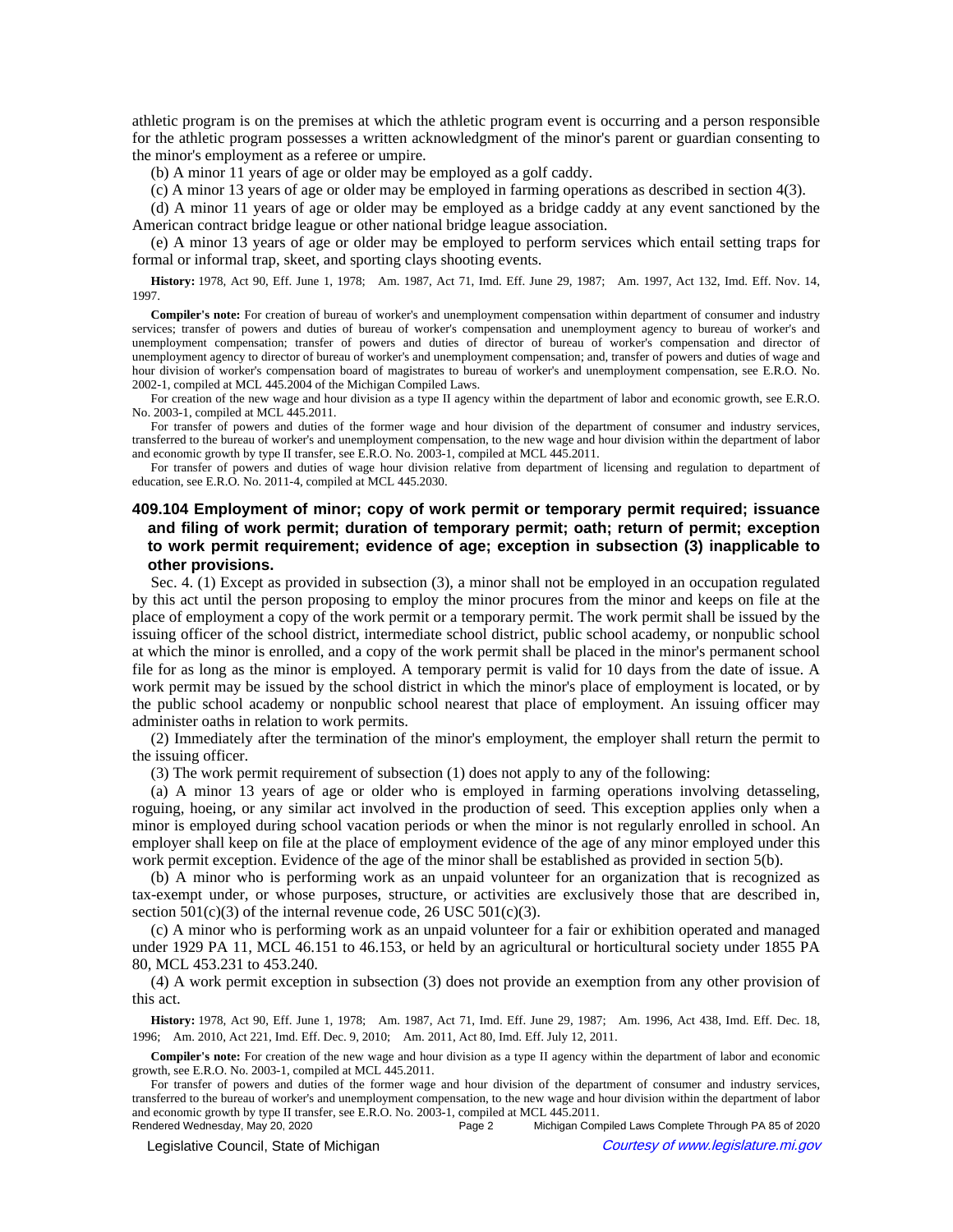For transfer of powers and duties of wage hour division relative from department of licensing and regulation to department of education, see E.R.O. No. 2011-4, compiled at MCL 445.2030.

# **409.105 Work permit; application; examination, approval, and filing of papers.**

Sec. 5. An issuing officer shall issue a work permit only upon application in person by the minor desiring employment and after having examined, approved, and filed the following papers:

(a) A statement of intention to employ, signed by the prospective employer or by a person authorized by the prospective employer, setting forth the general nature of the occupation in which the employer intends to employ the minor, the hours during which the minor will be employed, the wages to be paid and other information the department of education, in cooperation with the department of labor, requires.

(b) Evidence showing that the minor is of the age required by this act. Proof of age shall be established by one of the following:

(*i*) A certified copy of the birth record or any other proof of age showing the place and date of birth.

(*ii*) A certified copy of valid operator's license issued by this state clearly showing date of birth.

(*iii*) The school record or the school census record.

(*iv*) The sworn statement of the minor's parent or guardian, together with a corroborating statement of a physician.

 $(v)$  If documentary proof as described in subparagraphs  $(i)$  to  $(iv)$  is not obtainable, the issuing officer may accept other documentation as established by department of education rules.

#### **History:** 1978, Act 90, Eff. June 1, 1978.

**Compiler's note:** For creation of the new wage and hour division as a type II agency within the department of labor and economic growth, see E.R.O. No. 2003-1, compiled at MCL 445.2011.

For transfer of powers and duties of the former wage and hour division of the department of consumer and industry services, transferred to the bureau of worker's and unemployment compensation, to the new wage and hour division within the department of labor and economic growth by type II transfer, see E.R.O. No. 2003-1, compiled at MCL 445.2011.

For transfer of powers and duties of wage hour division relative from department of licensing and regulation to department of education, see E.R.O. No. 2011-4, compiled at MCL 445.2030.

## **409.106 Work permit; form; color; contents; rules.**

Sec. 6. (1) Work permits shall be issued in the form prescribed by the department of education in cooperation with the department of labor and in accordance with instructions so prescribed. The color of work permits for minors under 16 years of age shall be distinct from that for minors 16 years of age and over. Work permits shall state the name and address of the minor, the date of birth, the occupation and industry in which the minor is employed, the employer's name and address, and other information required by the department of education.

(2) The department of education shall promulgate rules prescribing standards for the issuance of work permits, which shall include the following factors:

(a) Evidence of age.

(b) Standards of work as established by the department of labor and federal regulation.

(c) Statutory requirements.

(3) A fee shall not be charged for a work permit or other record required by this act.

**History:** 1978, Act 90, Eff. June 1, 1978.

**Compiler's note:** For creation of the new wage and hour division as a type II agency within the department of labor and economic growth, see E.R.O. No. 2003-1, compiled at MCL 445.2011.

For transfer of powers and duties of the former wage and hour division of the department of consumer and industry services, transferred to the bureau of worker's and unemployment compensation, to the new wage and hour division within the department of labor and economic growth by type II transfer, see E.R.O. No. 2003-1, compiled at MCL 445.2011.

For transfer of powers and duties of wage hour division relative from department of licensing and regulation to department of education, see E.R.O. No. 2011-4, compiled at MCL 445.2030.

**Administrative rules:** R 340.186 et seq.; R 408.201 et seq.; R 409.1 et seq.; and R 423.401 et seq. of the Michigan Administrative Code.

# **409.107 Revocation of permit; factors; record of refusal, suspension, or revocation; informing minor of appeal process.**

Sec. 7. (1) The issuing officer may revoke a permit based solely on the following factors:

(a) Poor school attendance, characterized by repeated erratic or unexcused absences, which results in consistent performance of school work at a level lower than that which preceded the minor's employment. The work permit shall be revoked only after the permit has been suspended. The suspension shall take place upon notice to the minor and the employer, and an opportunity to correct the deficiency is afforded. The suspension shall not exceed 30 days after date of notification.

(b) The minor's employment is in violation of federal or state law or of a regulation or rule promulgated

Rendered Wednesday, May 20, 2020 Page 3 Michigan Compiled Laws Complete Through PA 85 of 2020 © Legislative Council, State of Michigan Council Council Council Council Council Council Council Council Council Council Council Council Council Council Council Council Council Council Council Council Council Council Counc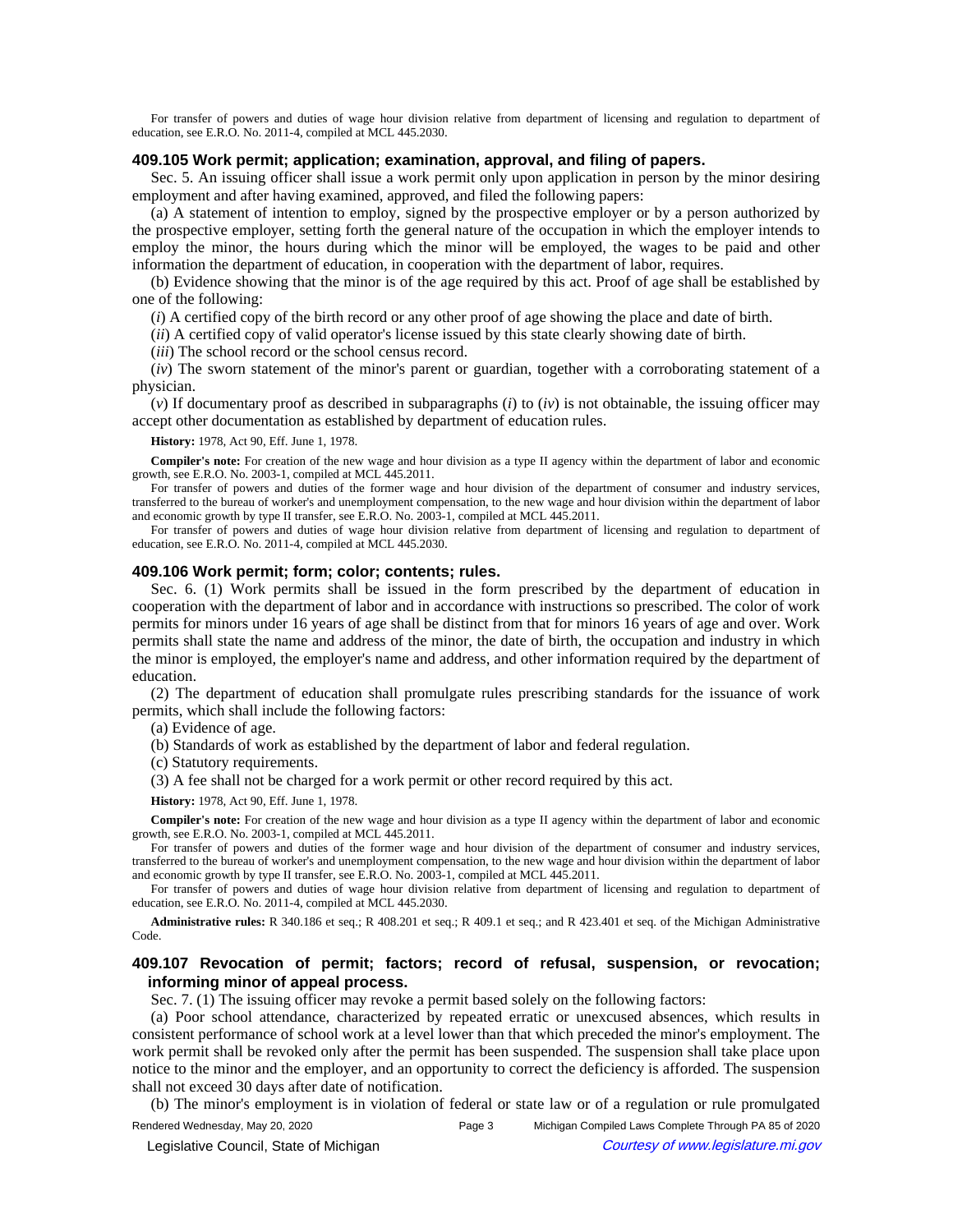under federal or state law, and the issuing officer is informed of the violation by the department of labor.

(2) The issuing officer shall keep a record of each refusal, suspension, or revocation and the reasons for the action. Upon revocation, the minor shall be informed of the appeal process and shall be given instructions as to the initiation of an appeal.

**History:** 1978, Act 90, Eff. June 1, 1978.

**Compiler's note:** For creation of the new wage and hour division as a type II agency within the department of labor and economic growth, see E.R.O. No. 2003-1, compiled at MCL 445.2011.

For transfer of powers and duties of the former wage and hour division of the department of consumer and industry services, transferred to the bureau of worker's and unemployment compensation, to the new wage and hour division within the department of labor and economic growth by type II transfer, see E.R.O. No. 2003-1, compiled at MCL 445.2011.

For transfer of powers and duties of wage hour division relative from department of licensing and regulation to department of education, see E.R.O. No. 2011-4, compiled at MCL 445.2030.

## **409.108 Failure or refusal to issue work permit; appeal; procedure.**

Sec. 8. The failure or refusal of the issuing officer to issue a work permit may be appealed in accordance with Act No. 306 of the Public Acts of 1969, as amended, by the minor or by the parent or guardian of the minor applying therefor, or by the person or agency to whom custody of the minor has been awarded. An appeal may be taken in the same manner from the revocation of a permit.

## **History:** 1978, Act 90, Eff. June 1, 1978.

**Compiler's note:** For creation of the new wage and hour division as a type II agency within the department of labor and economic growth, see E.R.O. No. 2003-1, compiled at MCL 445.2011.

For transfer of powers and duties of the former wage and hour division of the department of consumer and industry services, transferred to the bureau of worker's and unemployment compensation, to the new wage and hour division within the department of labor and economic growth by type II transfer, see E.R.O. No. 2003-1, compiled at MCL 445.2011.

For transfer of powers and duties of wage hour division relative from department of licensing and regulation to department of education, see E.R.O. No. 2011-4, compiled at MCL 445.2030.

### **409.109 Work permit as evidence of age.**

Sec. 9. A work permit issued in accordance with this act shall be conclusive evidence of the age of the minor for whom issued in a proceeding involving the employment of the minor under this act.

#### **History:** 1978, Act 90, Eff. June 1, 1978.

**Compiler's note:** For creation of the new wage and hour division as a type II agency within the department of labor and economic growth, see E.R.O. No. 2003-1, compiled at MCL 445.2011.

For transfer of powers and duties of the former wage and hour division of the department of consumer and industry services, transferred to the bureau of worker's and unemployment compensation, to the new wage and hour division within the department of labor and economic growth by type II transfer, see E.R.O. No. 2003-1, compiled at MCL 445.2011.

For transfer of powers and duties of wage hour division relative from department of licensing and regulation to department of education, see E.R.O. No. 2011-4, compiled at MCL 445.2030.

## **409.110 Minor under 16 years; days and hours of employment.**

Sec. 10. A minor under 16 years shall not be employed in an occupation subject to this act for more than 6 days in 1 week, nor for a period longer than a weekly average of 8 hours per day or 48 hours in 1 week, nor more than 10 hours in 1 day. The minor shall not be employed between the hours of 9 p.m. and 7 a.m. A minor who is a student in school shall not be employed more than a combined school and work week of 48 hours during the period when school is in session.

**History:** 1978, Act 90, Eff. June 1, 1978.

**Compiler's note:** For creation of the new wage and hour division as a type II agency within the department of labor and economic growth, see E.R.O. No. 2003-1, compiled at MCL 445.2011.

For transfer of powers and duties of the former wage and hour division of the department of consumer and industry services, transferred to the bureau of worker's and unemployment compensation, to the new wage and hour division within the department of labor and economic growth by type II transfer, see E.R.O. No. 2003-1, compiled at MCL 445.2011.

For transfer of powers and duties of wage hour division relative from department of licensing and regulation to department of education, see E.R.O. No. 2011-4, compiled at MCL 445.2030.

## **409.111 Minor 16 years or older; days and hours of employment; definitions.**

Sec. 11. (1) Except as provided in subsection (3), a person shall not employ a minor 16 years of age or older in an occupation subject to this act for more than any of the following periods:

(a) Six days in 1 week.

(b) An average of 8 hours per day in 1 week.

(c) Ten hours in 1 day.

(d) Subject to subdivision (e), 48 hours in 1 week.

(e) If the minor is a student in school and school is in session, 24 hours in 1 week.

(2) Except as provided in subsection (3), a person shall not employ a minor 16 years of age or older

Rendered Wednesday, May 20, 2020 Page 4 Michigan Compiled Laws Complete Through PA 85 of 2020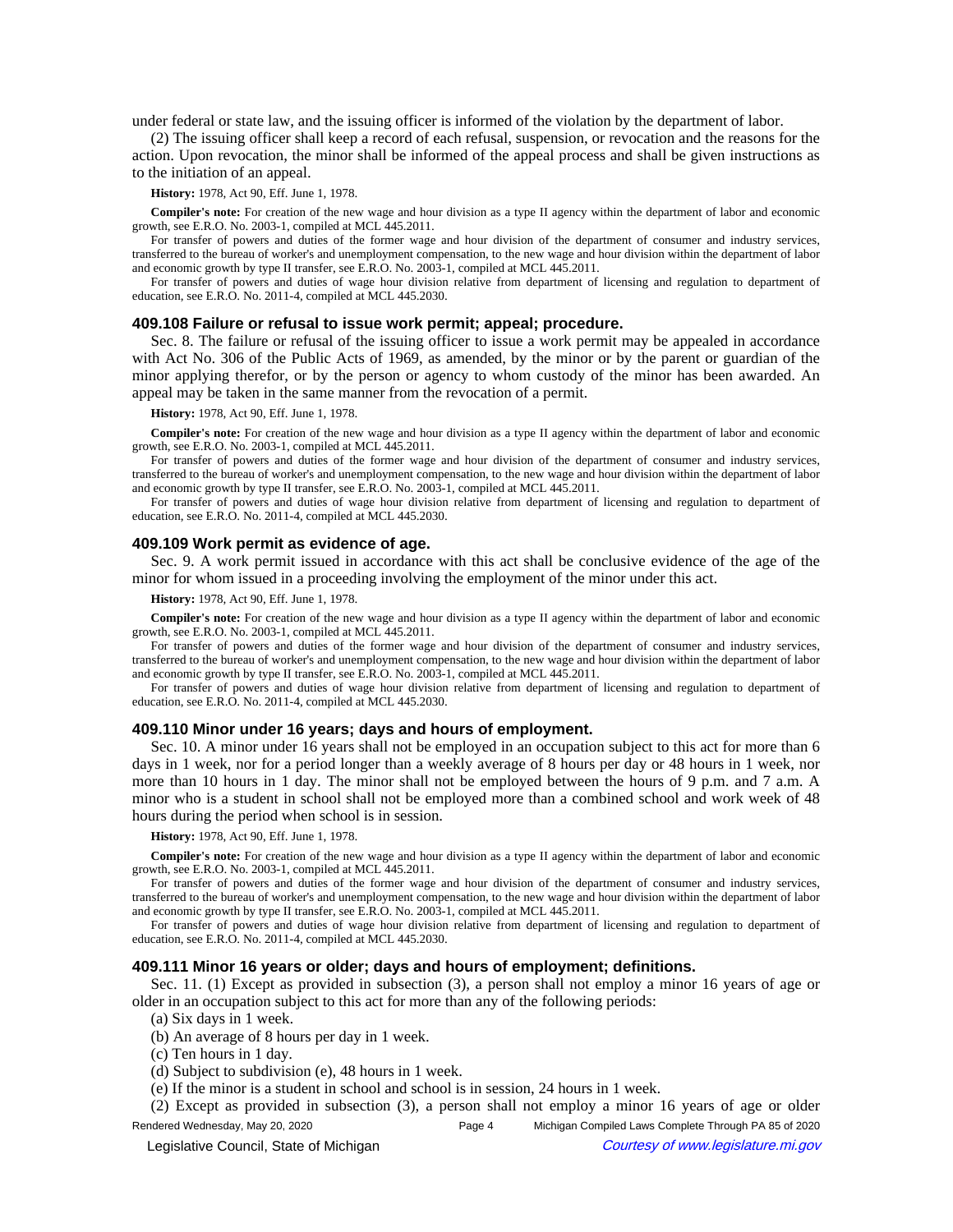between 10:30 p.m. and 6 a.m. However, except as provided in subsection (3), a person may employ a minor 16 years of age or older who is a student in school until 11:30 p.m. on any of the following days:

(a) On Fridays and Saturdays.

(b) During school vacation periods.

(c) During periods when the minor is not regularly enrolled in school.

(3) A person may employ a minor 16 years of age or older in farming operations involved in the production of seed or in agricultural processing for a period greater than the periods described in subsections (1) and (2) if all of the following conditions are met:

(a) If the minor is a student in school, the period greater than the periods described in subsections (1) and (2) occurs when school is not in session.

(b) The minor is employed for not more than 11 hours in 1 day.

(c) The minor is employed for not more than 62 hours in any week. However, the employer shall not require the minor to work more than 48 hours during any week without the consent of the minor.

(d) The minor is not employed between 2 a.m. and 5:30 a.m.

(e) The agricultural processing employer maintains on file a written acknowledgment of the minor's parent or guardian consenting to the period of employment authorized under this subsection.

(4) As used in this section:

(a) "Agricultural processing" means the cleaning, sorting, or packaging of fruits or vegetables.

(b) "Farming operations involved in the production of seed" means farming activities and research involved in the production of seed, including plant detasseling, hand-pollination, roguing, or hoeing, and any other similar farming activity required for commercial seed production.

**History:** 1978, Act 90, Eff. June 1, 1978;—Am. 1995, Act 251, Eff. Mar. 28, 1996;—Am. 1996, Act 499, Imd. Eff. Jan. 9, 1997;— Am. 2000, Act 418, Imd. Eff. Jan. 8, 2001;--- Am. 2011, Act 197, Imd. Eff. Oct. 18, 2011.

**Compiler's note:** For creation of the new wage and hour division as a type II agency within the department of labor and economic growth, see E.R.O. No. 2003-1, compiled at MCL 445.2011.

For transfer of powers and duties of the former wage and hour division of the department of consumer and industry services, transferred to the bureau of worker's and unemployment compensation, to the new wage and hour division within the department of labor and economic growth by type II transfer, see E.R.O. No. 2003-1, compiled at MCL 445.2011.

For transfer of powers and duties of wage hour division relative from department of licensing and regulation to department of education, see E.R.O. No. 2011-4, compiled at MCL 445.2030.

## **409.112 Meal and rest period.**

Sec. 12. A minor shall not be employed for more than 5 hours continuously without an interval of at least 30 minutes for a meal and rest period. An interval of less than 30 minutes shall not be considered to interrupt a continuous period of work.

**History:** 1978, Act 90, Eff. June 1, 1978.

**Compiler's note:** For creation of the new wage and hour division as a type II agency within the department of labor and economic growth, see E.R.O. No. 2003-1, compiled at MCL 445.2011.

For transfer of powers and duties of the former wage and hour division of the department of consumer and industry services, transferred to the bureau of worker's and unemployment compensation, to the new wage and hour division within the department of labor and economic growth by type II transfer, see E.R.O. No. 2003-1, compiled at MCL 445.2011.

For transfer of powers and duties of wage hour division relative from department of licensing and regulation to department of education, see E.R.O. No. 2011-4, compiled at MCL 445.2030.

# **409.112a Employment of minor in occupation involving a cash transaction after sunset or 8 p.m. at fixed location; condition.**

Sec. 12a. A minor who would otherwise be permitted under this act to be employed in an occupation subject to this act shall not be employed in an occupation that involves a cash transaction subject to this act after sunset or 8 p.m., whichever is the earlier, at a fixed location unless an employer or other employee 18 years of age or older is present at the fixed location during those hours.

**History:** Add. 1980, Act 436, Eff. Mar. 31, 1981.

**Compiler's note:** For creation of the new wage and hour division as a type II agency within the department of labor and economic growth, see E.R.O. No. 2003-1, compiled at MCL 445.2011.

For transfer of powers and duties of the former wage and hour division of the department of consumer and industry services, transferred to the bureau of worker's and unemployment compensation, to the new wage and hour division within the department of labor and economic growth by type II transfer, see E.R.O. No. 2003-1, compiled at MCL 445.2011.

For transfer of powers and duties of wage hour division relative from department of licensing and regulation to department of education, see E.R.O. No. 2011-4, compiled at MCL 445.2030.

## **409.113 Posting copy of MCL 409.110, 409.111, and 409.112; time record.**

Sec. 13. (1) Each employer shall keep posted conspicuously in or about the premises at which a minor is

Rendered Wednesday, May 20, 2020 Page 5 Michigan Compiled Laws Complete Through PA 85 of 2020

© Legislative Council, State of Michigan Council Council Council Council Council Council Council Council Council Council Council Council Council Council Council Council Council Council Council Council Council Council Counc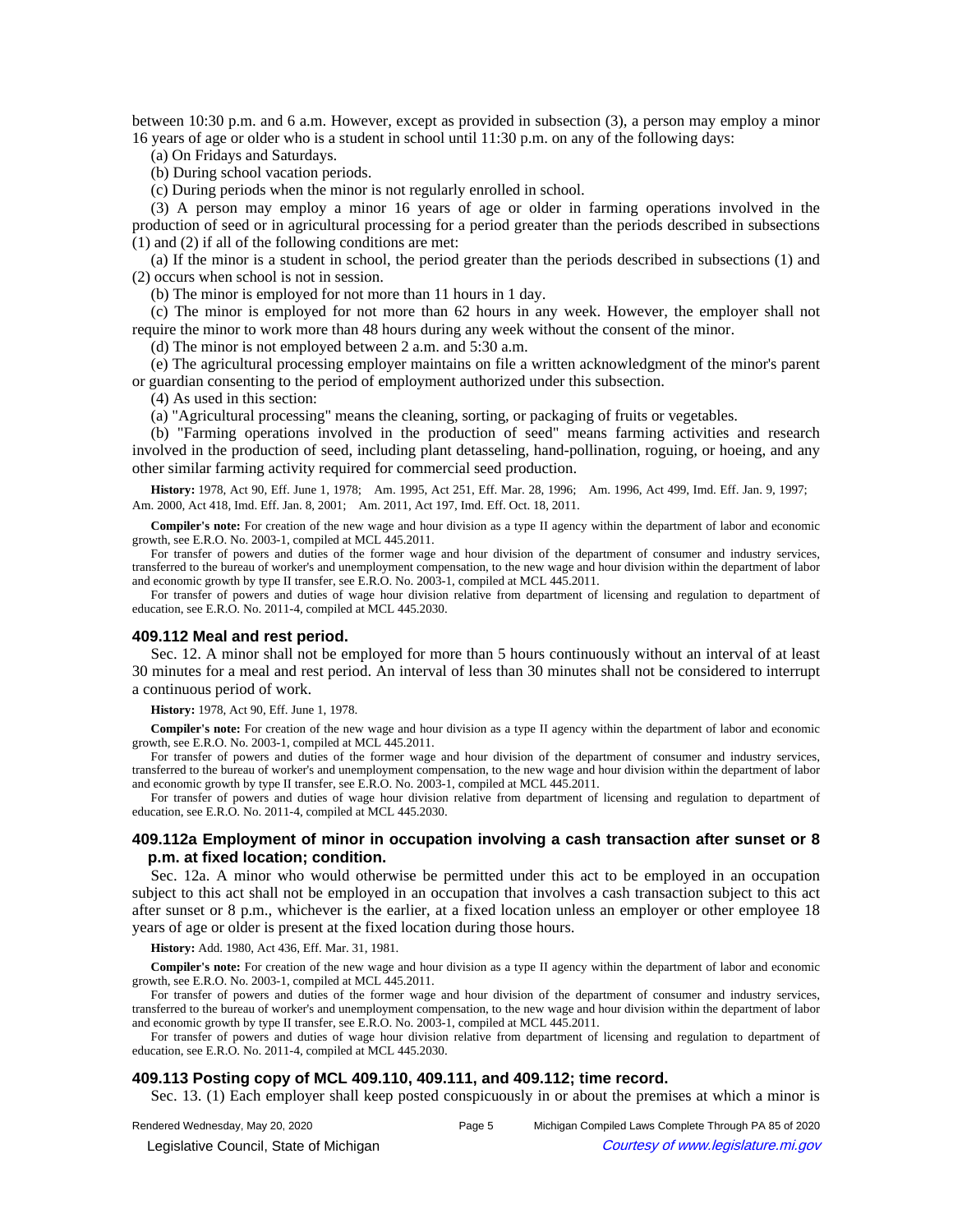employed, a printed copy of sections 10, 11, and 12 as furnished by the department.

(2) Each employer shall keep in or about the premises at which a minor is employed, an adequate time record which shall state the number of hours worked by the minor each day of the week together with starting and ending times and other information the department of labor requires. The employer shall keep the record on file for not less than 1 year.

**History:** 1978, Act 90, Eff. June 1, 1978.

**Compiler's note:** For creation of the new wage and hour division as a type II agency within the department of labor and economic growth, see E.R.O. No. 2003-1, compiled at MCL 445.2011.

For transfer of powers and duties of the former wage and hour division of the department of consumer and industry services, transferred to the bureau of worker's and unemployment compensation, to the new wage and hour division within the department of labor and economic growth by type II transfer, see E.R.O. No. 2003-1, compiled at MCL 445.2011.

For transfer of powers and duties of wage hour division relative from department of licensing and regulation to department of education, see E.R.O. No. 2011-4, compiled at MCL 445.2030.

## **409.114 Employment of minor in performance by performing arts organization; approval.**

Sec. 14. This act shall not prevent a minor from being employed in a performance by any performing arts organization if a letter of approval is obtained from the department of labor by the representative of the arts organization. Approval shall be issued only if the department of labor determines that the employment is not detrimental to the health or personal well-being of the minor, that the minor is adequately supervised, and that the minor's education is not neglected.

**History:** 1978, Act 90, Eff. June 1, 1978.

**Compiler's note:** For creation of the new wage and hour division as a type II agency within the department of labor and economic growth, see E.R.O. No. 2003-1, compiled at MCL 445.2011.

For transfer of powers and duties of the former wage and hour division of the department of consumer and industry services, transferred to the bureau of worker's and unemployment compensation, to the new wage and hour division within the department of labor and economic growth by type II transfer, see E.R.O. No. 2003-1, compiled at MCL 445.2011.

For transfer of powers and duties of wage hour division relative from department of licensing and regulation to department of education, see E.R.O. No. 2011-4, compiled at MCL 445.2030.

#### **409.114a Performing in or being subject to child abusive commercial activity.**

Sec. 14a. Except as provided in section 14, a minor shall not perform in or be a subject of a child abusive commercial activity as defined in section 145c of Act No. 328 of the Public Acts of 1931, being section 750.145c of the Michigan Compiled Laws.

**History:** Add. 1978, Act 228, Imd. Eff. June 14, 1978.

**Compiler's note:** For creation of the new wage and hour division as a type II agency within the department of labor and economic growth, see E.R.O. No. 2003-1, compiled at MCL 445.2011.

For transfer of powers and duties of the former wage and hour division of the department of consumer and industry services, transferred to the bureau of worker's and unemployment compensation, to the new wage and hour division within the department of labor and economic growth by type II transfer, see E.R.O. No. 2003-1, compiled at MCL 445.2011.

For transfer of powers and duties of wage hour division relative from department of licensing and regulation to department of education, see E.R.O. No. 2011-4, compiled at MCL 445.2030.

# **409.115 Employment of minor in establishment manufacturing, distributing, or selling alcoholic beverages.**

Sec. 15. (1) A work permit shall not be issued authorizing the employment of a minor 16 years of age or older in, about, or in connection with that part of an establishment where alcoholic beverages are distilled, rectified, compounded, brewed, manufactured, bottled, consumed, distributed, sold at retail, or sold for consumption on the premises unless the sale of food or other goods constitutes at least 50% of the total gross receipts.

(2) This act shall not prohibit the issuance of work permits for 14- and 15-year-olds to be employed in establishments where alcoholic beverages are sold at retail, if the sale of food or other goods constitutes at least 50% of the total gross receipts of the establishment. Minors 14 and 15 years of age shall not be employed in, or about, or in connection with that part of the establishment where alcoholic beverages are consumed or sold for consumption on the premises.

**History:** 1978, Act 90, Eff. June 1, 1978.

**Compiler's note:** For creation of the new wage and hour division as a type II agency within the department of labor and economic growth, see E.R.O. No. 2003-1, compiled at MCL 445.2011.

For transfer of powers and duties of the former wage and hour division of the department of consumer and industry services, transferred to the bureau of worker's and unemployment compensation, to the new wage and hour division within the department of labor and economic growth by type II transfer, see E.R.O. No. 2003-1, compiled at MCL 445.2011.

For transfer of powers and duties of wage hour division relative from department of licensing and regulation to department of education, see E.R.O. No. 2011-4, compiled at MCL 445.2030.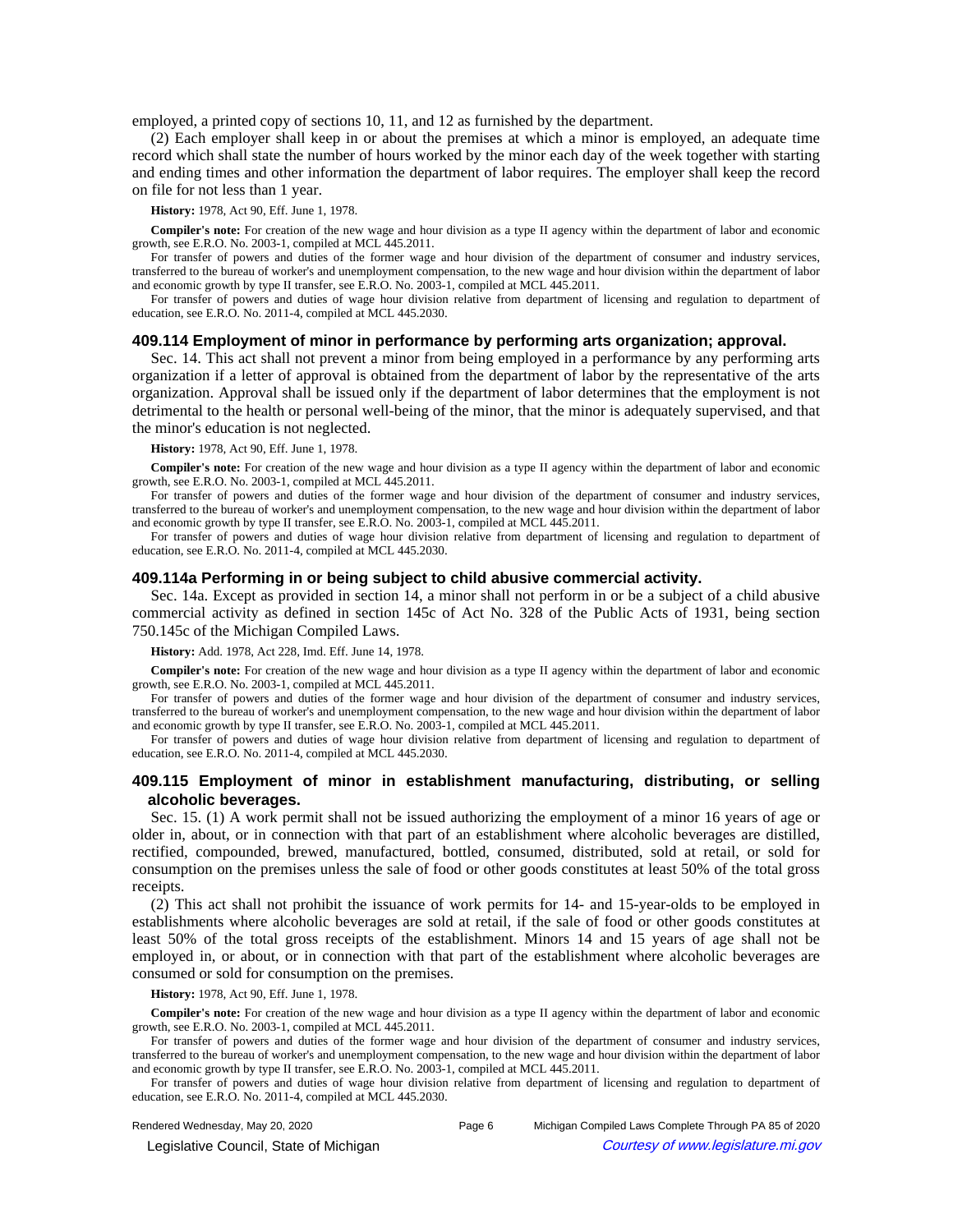# **409.116 Exemption; minor 16 years of age completing requirements for graduation or high school equivalency; minor 17 years of age passing general educational development test; duty of employer.**

Sec. 16. (1) This act does not apply to or prohibit the employment of a minor 16 years of age or older who has completed the requirements for graduation from high school or obtained a high school equivalency certificate. An employer, before employing the minor, shall obtain and keep on file a certification from the school the minor attended certifying that the minor has completed the requirements for graduation or a copy of the high school equivalency certificate.

(2) This act does not apply to or prohibit the employment of a minor 17 years of age or older who has successfully passed the general educational development test. An employer, before employing the minor, shall obtain and keep on file proof of the minor's successful completion.

History: 1978, Act 90, Eff. June 1, 1978;-Am. 2014, Act 144, Imd. Eff. June 3, 2014.

**Compiler's note:** For creation of the new wage and hour division as a type II agency within the department of labor and economic growth, see E.R.O. No. 2003-1, compiled at MCL 445.2011.

For transfer of powers and duties of the former wage and hour division of the department of consumer and industry services, transferred to the bureau of worker's and unemployment compensation, to the new wage and hour division within the department of labor and economic growth by type II transfer, see E.R.O. No. 2003-1, compiled at MCL 445.2011.

For transfer of powers and duties of wage hour division relative from department of licensing and regulation to department of education, see E.R.O. No. 2011-4, compiled at MCL 445.2030.

## **409.117 Exemption; emancipated minor; duty of employer.**

Sec. 17. This act shall not apply to nor prohibit the employment of an emancipated minor, as defined by section 4 of Act No. 293 of the Public Acts of 1968, as amended, being section 722.4 of the Michigan Compiled Laws. An employer, before employing the minor, shall obtain and keep on file proof of the minor's emancipated status.

## **History:** 1978, Act 90, Eff. June 1, 1978.

**Compiler's note:** For creation of the new wage and hour division as a type II agency within the department of labor and economic growth, see E.R.O. No. 2003-1, compiled at MCL 445.2011.

For transfer of powers and duties of the former wage and hour division of the department of consumer and industry services, transferred to the bureau of worker's and unemployment compensation, to the new wage and hour division within the department of labor and economic growth by type II transfer, see E.R.O. No. 2003-1, compiled at MCL 445.2011.

For transfer of powers and duties of wage hour division relative from department of licensing and regulation to department of education, see E.R.O. No. 2011-4, compiled at MCL 445.2030.

# **409.118 Exemption; minor 14 years of age employed under agreement or contract between employer and governing body of school district, public school academy, or nonpublic school.**

Sec. 18. This act does not apply to or prohibit the employment of a student minor 14 years of age or older by an employer if a written agreement or contract is entered into between the employer and the governing body of the school district, public school academy, or nonpublic school at which the minor is enrolled. The employment shall not be in violation of a federal statute or regulation and a signed copy of the agreement shall be on file in the place of employment before the minor begins employment.

History: 1978, Act 90, Eff. June 1, 1978;—Am. 1996, Act 438, Imd. Eff. Dec. 18, 1996.

**Compiler's note:** For creation of the new wage and hour division as a type II agency within the department of labor and economic growth, see E.R.O. No. 2003-1, compiled at MCL 445.2011.

For transfer of powers and duties of the former wage and hour division of the department of consumer and industry services, transferred to the bureau of worker's and unemployment compensation, to the new wage and hour division within the department of labor and economic growth by type II transfer, see E.R.O. No. 2003-1, compiled at MCL 445.2011.

For transfer of powers and duties of wage hour division relative from department of licensing and regulation to department of education, see E.R.O. No. 2011-4, compiled at MCL 445.2030.

## **409.118a Act inapplicable to minor as ice hockey player for junior hockey team.**

Sec. 18a. This act does not apply to a minor in his or her capacity as an ice hockey player for a junior ice hockey team that is a member of a regional, national, or international junior ice hockey league.

**History:** Add. 2017, Act 244, Eff. Mar. 21, 2018.

### **409.119 Exemptions generally; hours of work.**

Sec. 19. (1) This act shall not apply to or prohibit a minor from engaging in any of the following activities: (a) Domestic work or chores in connection with a private residence.

(b) Soliciting, distributing, selling, or offering for sale newspapers, magazines, periodicals, political, or

advertising matter.<br>Rendered Wednesday, May 20, 2020

Page 7 Michigan Compiled Laws Complete Through PA 85 of 2020 © Legislative Council, State of Michigan Council Council Council Council Council Council Council Council Council Council Council Council Council Council Council Council Council Council Council Council Council Council Counc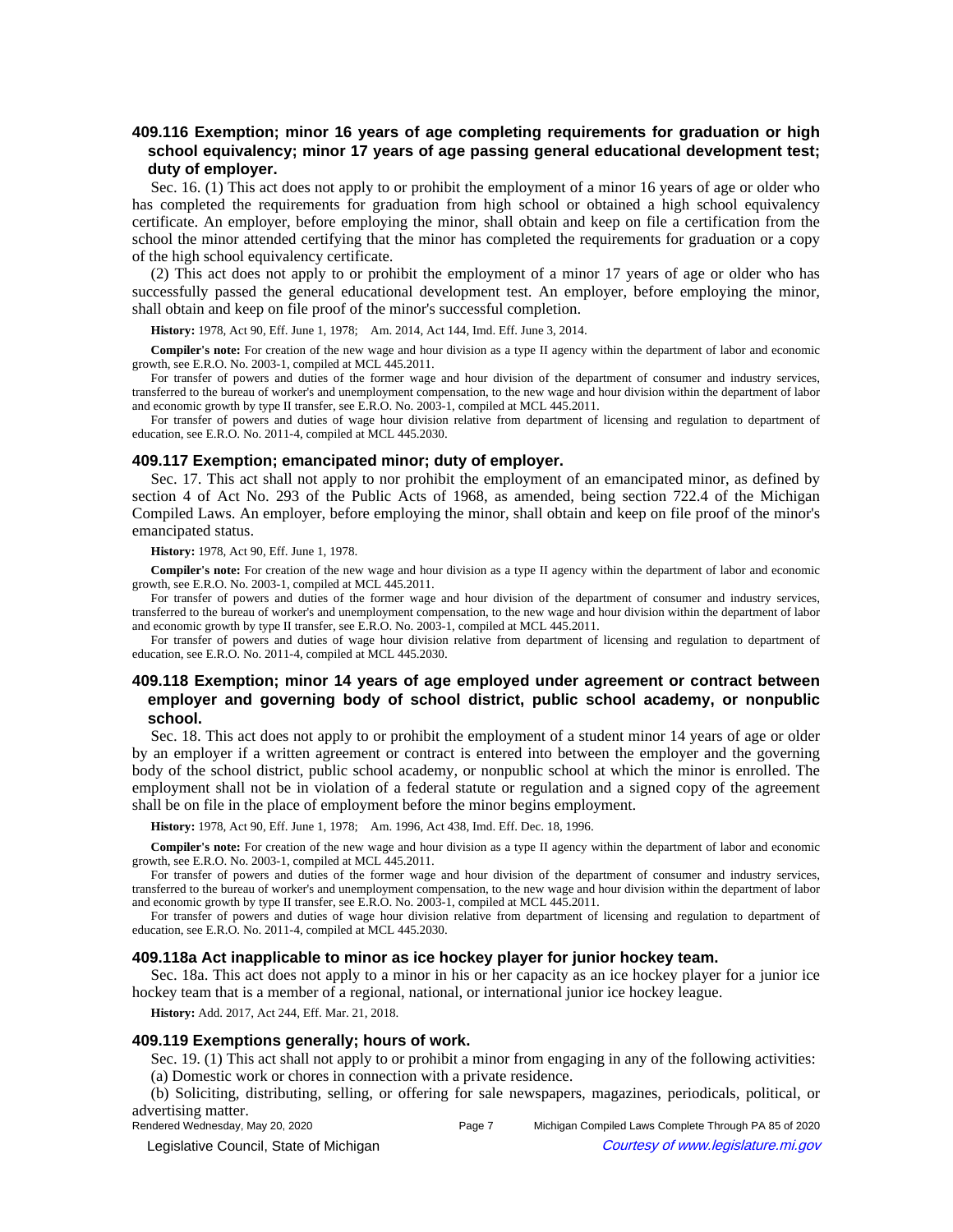(c) Shoe shining.

(d) Services performed as a member of a recognized youth oriented organization that is engaged in citizenship training and character building, if the services are not intended to replace employees in occupations for which workers are ordinarily paid.

(e) Employment in a business owned and operated by the parent or guardian of the minor. For the purposes of this subdivision, a business is considered to be owned by the parent or guardian of the minor if the parent or guardian is either the sole owner, partner, or stockholder in the business and a business is considered to be operated by the parent or guardian of the minor if he or she devotes substantially all of his or her working hours to the operation of the business.

(f) Farm work if the employment is not in violation of a standard established by the department of labor and economic growth. Farm work means the work activity designated in sector 11 - agriculture, forestry, fishing, and hunting, of the North American industry classification system - United States, 1997, published by the office of management and budget. Farm work includes any practices performed on a farm as an incident to or in conjunction with farming operations, including preparation for market and delivery to storage, market, or carriers for transport to market.

(g) Employment by a school, academy, or college in which the minor is enrolled if the minor is 14 years old or older.

(h) Nonhazardous construction work or operations performed as an unpaid volunteer, if the construction work or operations are performed under adult supervision for a charitable housing organization. As used in this subdivision:

(*i*) "Charitable housing organization" means a nonprofit charitable organization the primary purpose of which is the construction or renovation of residential housing for low-income individuals.

(*ii*) "Family income" and "statewide median gross income" mean those terms as defined in section 11 of the state housing development authority act of 1966, 1966 PA 346, MCL 125.1411.

(*iii*) "Low-income person" means a person with a family income of not more than 60% of the statewide median gross income.

(*iv*) "Nonhazardous construction work or operations" means construction work or operations that are performed at a construction site of a new or renovated single family home and do not involve the use of power tools, woodworking machinery, or hazardous substances or other activities that would constitute a great risk of serious injury. Activities that would constitute a great risk of serious injury include, but are not limited to, all of the following:

(A) Excavation.

(B) Highway, bridge, or street construction.

(C) Wrecking.

(D) Demolition.

(E) New commercial or new multiple residential construction.

(2) If a minor is required by law to attend school, the work may only be performed outside of school hours, unless the minor is enrolled and employed under a work-related educational program.

History: 1978, Act 90, Eff. June 1, 1978;-- Am. 2003, Act 288, Imd. Eff. Jan. 8, 2004.

**Compiler's note:** For creation of the new wage and hour division as a type II agency within the department of labor and economic growth, see E.R.O. No. 2003-1, compiled at MCL 445.2011.

For transfer of powers and duties of the former wage and hour division of the department of consumer and industry services, transferred to the bureau of worker's and unemployment compensation, to the new wage and hour division within the department of labor and economic growth by type II transfer, see E.R.O. No. 2003-1, compiled at MCL 445.2011.

For transfer of powers and duties of wage hour division relative from department of licensing and regulation to department of education, see E.R.O. No. 2011-4, compiled at MCL 445.2030.

## **409.120 Rules; deviations.**

Sec. 20. (1) The department of labor shall promulgate rules prescribing standards not inconsistent with this act as to the working conditions, safety, health and personal well-being of minors in various types of employment.

(2) Deviations from established standards or from hours by employment shall be granted by the director of labor when it is determined to be in the best interests of the minor and the community. The procedures for applying and issuing deviations shall be prescribed by the department of labor.

**History:** 1978, Act 90, Eff. June 1, 1978.

**Compiler's note:** For creation of the new wage and hour division as a type II agency within the department of labor and economic growth, see E.R.O. No. 2003-1, compiled at MCL 445.2011.

For transfer of powers and duties of the former wage and hour division of the department of consumer and industry services, transferred to the bureau of worker's and unemployment compensation, to the new wage and hour division within the department of labor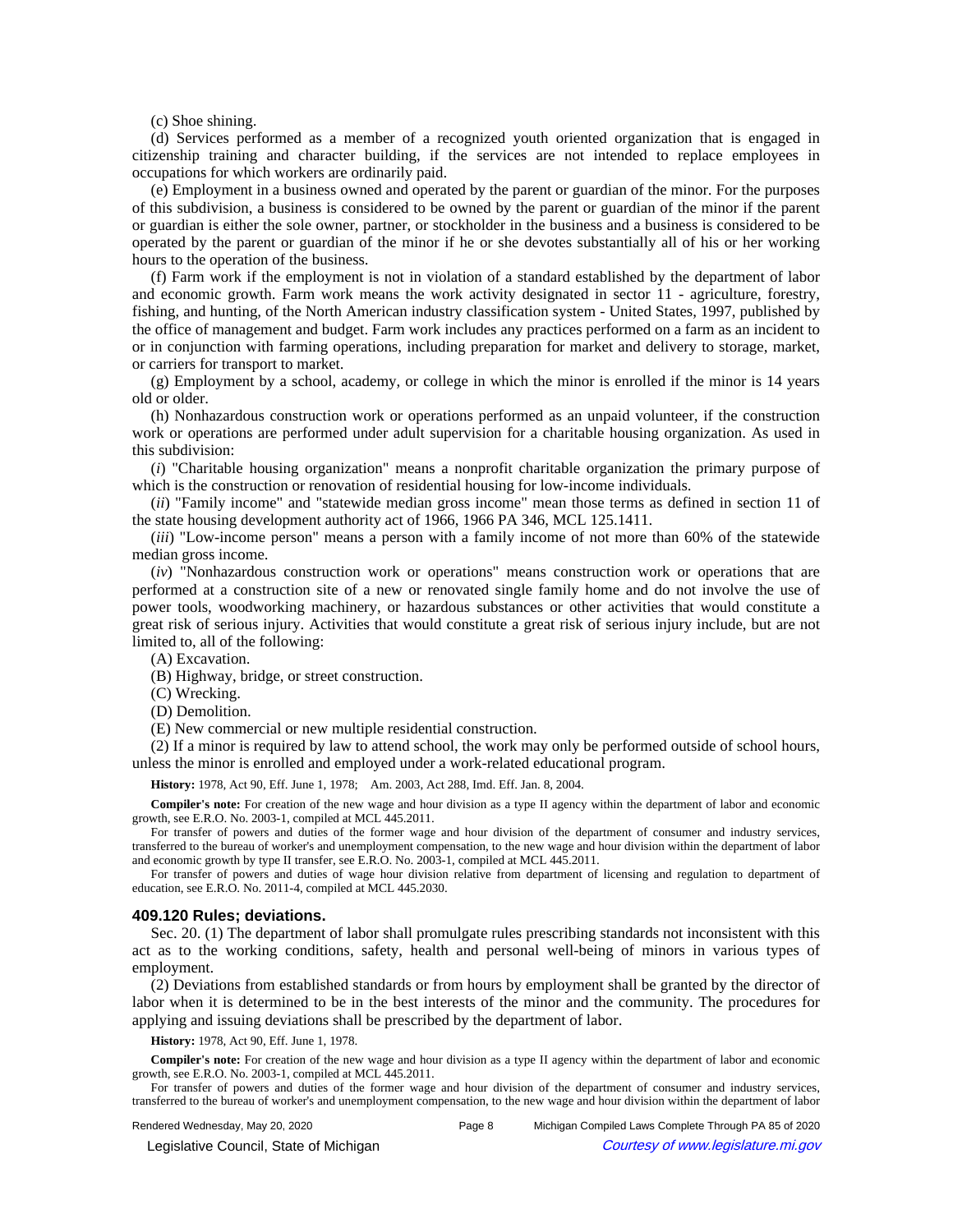and economic growth by type II transfer, see E.R.O. No. 2003-1, compiled at MCL 445.2011.

For transfer of powers and duties of wage hour division relative from department of licensing and regulation to department of education, see E.R.O. No. 2011-4, compiled at MCL 445.2030.

**Administrative rules:** R 408.6202 et seq. of the Michigan Administrative Code.

## **409.121 Enforcement and prosecution of act; right of entry and inspection.**

Sec. 21. The department of labor shall enforce this act and assist in the prosecution of this act. The department shall have the authority to enter and inspect any place where a minor may be employed and to have access to work permits, age certificates, or other proof of age and time records of the employer, and other records which may aid in the enforcement of this act.

### **History:** 1978, Act 90, Eff. June 1, 1978.

**Compiler's note:** For creation of the new wage and hour division as a type II agency within the department of labor and economic growth, see E.R.O. No. 2003-1, compiled at MCL 445.2011.

For transfer of powers and duties of the former wage and hour division of the department of consumer and industry services, transferred to the bureau of worker's and unemployment compensation, to the new wage and hour division within the department of labor and economic growth by type II transfer, see E.R.O. No. 2003-1, compiled at MCL 445.2011.

For transfer of powers and duties of wage hour division relative from department of licensing and regulation to department of education, see E.R.O. No. 2011-4, compiled at MCL 445.2030.

#### **409.122 Violation as misdemeanor or felony; penalties.**

Sec. 22. (1) Except as provided in subsection (2) or (3), a person who employs a minor in violation of this act, violates this act or a rule promulgated under this act, or obstructs the department of labor in the enforcement of this act is guilty of a misdemeanor punishable by imprisonment for not more than 1 year, or a fine of not more than \$500.00, or both.

(2) A person who employs, permits, or suffers a minor in violation of section 12a is guilty of a misdemeanor punishable by imprisonment for not more than 1 year, or a fine of not more than \$2,000.00, or both. A person who commits a second offense under section 12a is guilty of a misdemeanor, punishable by imprisonment for not more than 2 years, or a fine of not more than \$5,000.00, or both. A person who commits a third or subsequent violation of section 12a is guilty of a felony, punishable by imprisonment for not more than 10 years, or a fine of not more than \$10,000.00, or both.

(3) A person who employs, permits, or suffers a minor to be employed or to work in violation of section 14a is guilty of a felony, punishable by imprisonment for not more than 20 years, or a fine of not more than \$20,000.00, or both.

History: 1978, Act 90, Eff. June 1, 1978;--Am. 1978, Act 228, Imd. Eff. June 14, 1978;--Am. 1980, Act 436, Eff. Mar. 31, 1981.

**Compiler's note:** For creation of the new wage and hour division as a type II agency within the department of labor and economic growth, see E.R.O. No. 2003-1, compiled at MCL 445.2011.

For transfer of powers and duties of the former wage and hour division of the department of consumer and industry services, transferred to the bureau of worker's and unemployment compensation, to the new wage and hour division within the department of labor and economic growth by type II transfer, see E.R.O. No. 2003-1, compiled at MCL 445.2011.

For transfer of powers and duties of wage hour division relative from department of licensing and regulation to department of education, see E.R.O. No. 2011-4, compiled at MCL 445.2030.

### **409.123 Repeal of MCL 409.1 to 409.30 and 380.1597.**

Sec. 23. (1) Act No. 157 of the Public Acts of 1947, as amended, being sections 409.1 to 409.30 of the Compiled Laws of 1970, is repealed.

(2) Section 1597 of Act No. 451 of the Public Acts of 1976, being section 380.1597 of the Compiled Laws is repealed.

**History:** 1978, Act 90, Eff. June 1, 1978.

**Compiler's note:** For creation of the new wage and hour division as a type II agency within the department of labor and economic growth, see E.R.O. No. 2003-1, compiled at MCL 445.2011.

For transfer of powers and duties of the former wage and hour division of the department of consumer and industry services, transferred to the bureau of worker's and unemployment compensation, to the new wage and hour division within the department of labor and economic growth by type II transfer, see E.R.O. No. 2003-1, compiled at MCL 445.2011.

For transfer of powers and duties of wage hour division relative from department of licensing and regulation to department of education, see E.R.O. No. 2011-4, compiled at MCL 445.2030.

## **409.124 Effective date.**

Sec. 24. This act shall take effect June 1, 1978.

**History:** 1978, Act 90, Eff. June 1, 1978.

**Compiler's note:** For creation of the new wage and hour division as a type II agency within the department of labor and economic growth, see E.R.O. No. 2003-1, compiled at MCL 445.2011.

For transfer of powers and duties of the former wage and hour division of the department of consumer and industry services, transferred to the bureau of worker's and unemployment compensation, to the new wage and hour division within the department of labor Rendered Wednesday, May 20, 2020 Page 9 Michigan Compiled Laws Complete Through PA 85 of 2020

© Legislative Council, State of Michigan Council Council Council Council Council Council Council Council Council Council Council Council Council Council Council Council Council Council Council Council Council Council Counc